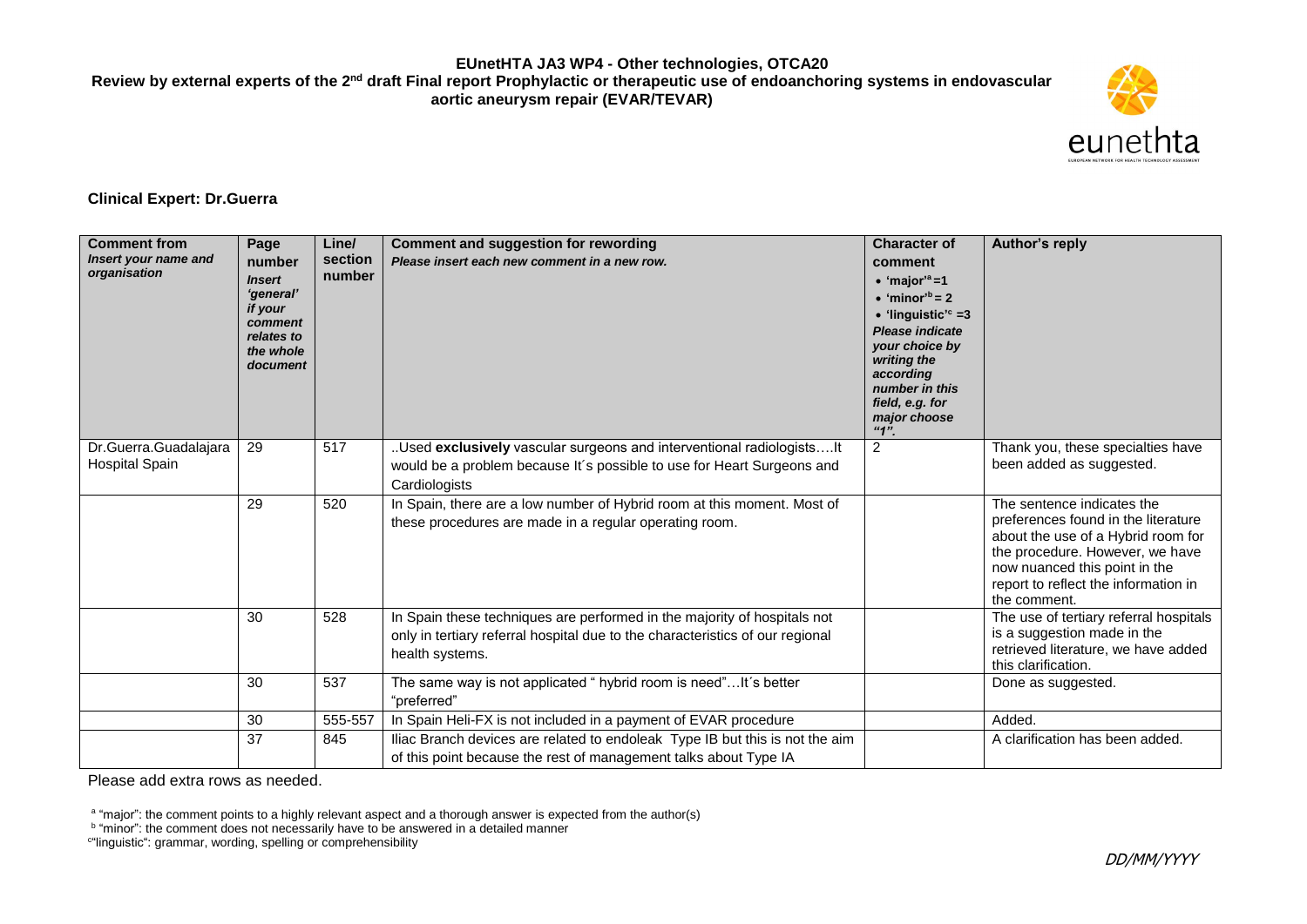## **EUnetHTA JA3 WP4 - Other technologies, OTCA20**

## Review by external experts of the 2<sup>nd</sup> draft Final report Prophylactic or therapeutic use of endoanchoring systems in endovascular **aortic aneurysm repair (EVAR/TEVAR)**



| <b>Comment from</b><br>Insert your name and<br>organisation | Page<br>number<br><i><b>Insert</b></i><br>'general'<br>if your<br>comment<br>relates to<br>the whole<br>document | Line/<br>section<br>number | <b>Comment and suggestion for rewording</b><br>Please insert each new comment in a new row.                                                                        | <b>Character of</b><br>comment<br>$\bullet$ 'major' <sup>a</sup> =1<br>$\bullet$ 'minor' <sup>b</sup> = 2<br>$\bullet$ 'linguistic' <sup>c</sup> =3<br>Please indicate<br>your choice by<br>writing the<br>according<br>number in this<br>field, e.g. for<br>major choose<br>"1" | ______<br>Author's reply                                                                                                                                                                                                                                                                                                                                                                                                                                                         |
|-------------------------------------------------------------|------------------------------------------------------------------------------------------------------------------|----------------------------|--------------------------------------------------------------------------------------------------------------------------------------------------------------------|----------------------------------------------------------------------------------------------------------------------------------------------------------------------------------------------------------------------------------------------------------------------------------|----------------------------------------------------------------------------------------------------------------------------------------------------------------------------------------------------------------------------------------------------------------------------------------------------------------------------------------------------------------------------------------------------------------------------------------------------------------------------------|
|                                                             | 51                                                                                                               | 1269                       | Stroke should be a morbidity of the procedure but not a complication<br>related to the technique in EVAR . However It's a possible complication in<br><b>TEVAR</b> |                                                                                                                                                                                                                                                                                  | Stroke was selected as an<br>important outcome in safety,<br>independently of the relation to the<br>technique, and considering the<br>procedure as a whole. We<br>analysed it in the same way than<br>the other adverse events selected<br>by the assessment team and rated<br>when preparing the PICO question.<br>Nevertheless, a sentence has been<br>added to clarify this issue in the<br>discussion section where this topic<br>is detailed (Discussion of the<br>Safety) |
|                                                             | 60                                                                                                               | 1501                       | In NICE guide 2018 draft is very debated that EVAR was the first indication<br>for AAA but It's true for TEVAR                                                     |                                                                                                                                                                                                                                                                                  | Thank you for pointing this out. We<br>have decided to remove this<br>sentence because it debates an<br>issue that is beyond the scope of<br>the assessment, and it was not<br>really an objective of the actual<br>discussion.                                                                                                                                                                                                                                                  |

Please add extra rows as needed.

<sup>a</sup> "major": the comment points to a highly relevant aspect and a thorough answer is expected from the author(s)<br><sup>b</sup> "minor": the comment does not necessarily have to be answered in a detailed manner

c "linguistic": grammar, wording, spelling or comprehensibility